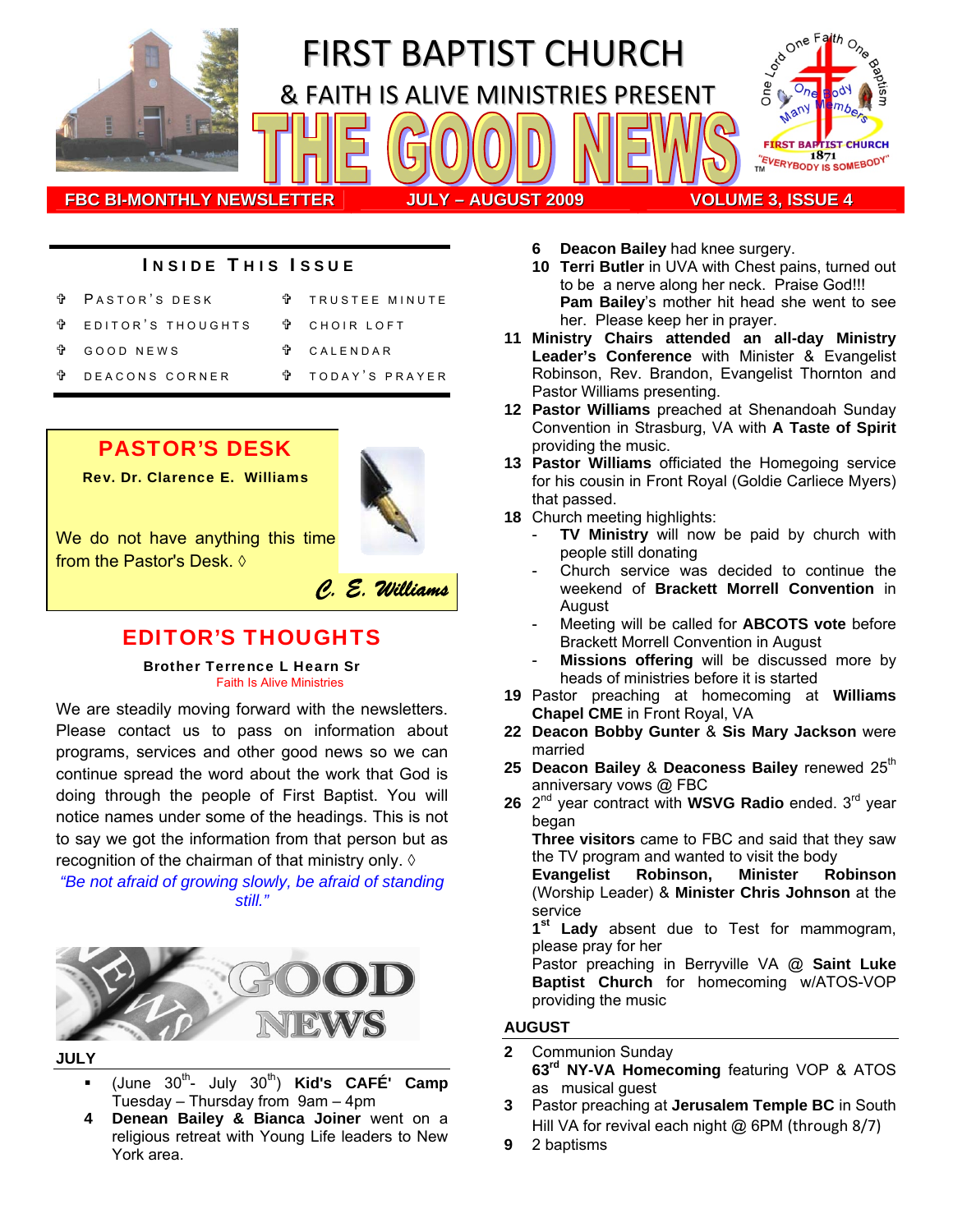- **16 First Lady** preached on youth Sunday on Are You a Solider of the Lord? **Kid's Café** did a praise dance to 'Waging War' – (Coordinators were Linette, Shamika & Camilla) **Cameron Washington** joined Media Ministry filming on 8-16 for both services **1st Media Ministry** program. **Rev Harold Brown** spoke about 'How Long Is It Gonna Take.' **21** FBC attended 1st **Brackett Morrell Convention** @ Lovely Valley in Wirtz, VA (through 8/23) **Missionary Ministry** participated that weekend with
	- a presentation Pastor was guest speaker for convention & choir

was with him

**Rev Brandon** carried out services at FBC for those who did not attend the convention

**30** 2 men were baptized ◊

### DEACONS CORNER

Deacon Larry Rogers

• Our deacons are leading Bible Study and teaching Sunday School every week



Still visiting the sick and shut-in and giving communion  $\Diamond$ 



### TRUSTEE MINUTE

Sister Elaine T. Blakey

The trustees are going about handling all church business and the upkeep of the church for the members. Keep up the good work. ♦

### CHOIR LOFT

Brother John Butler

 Michael Williams joined A Taste Of Spirit on August 16<sup>th</sup>. This has been a great blessing to the group. ◊





UNITED METHODIST CHURCH.